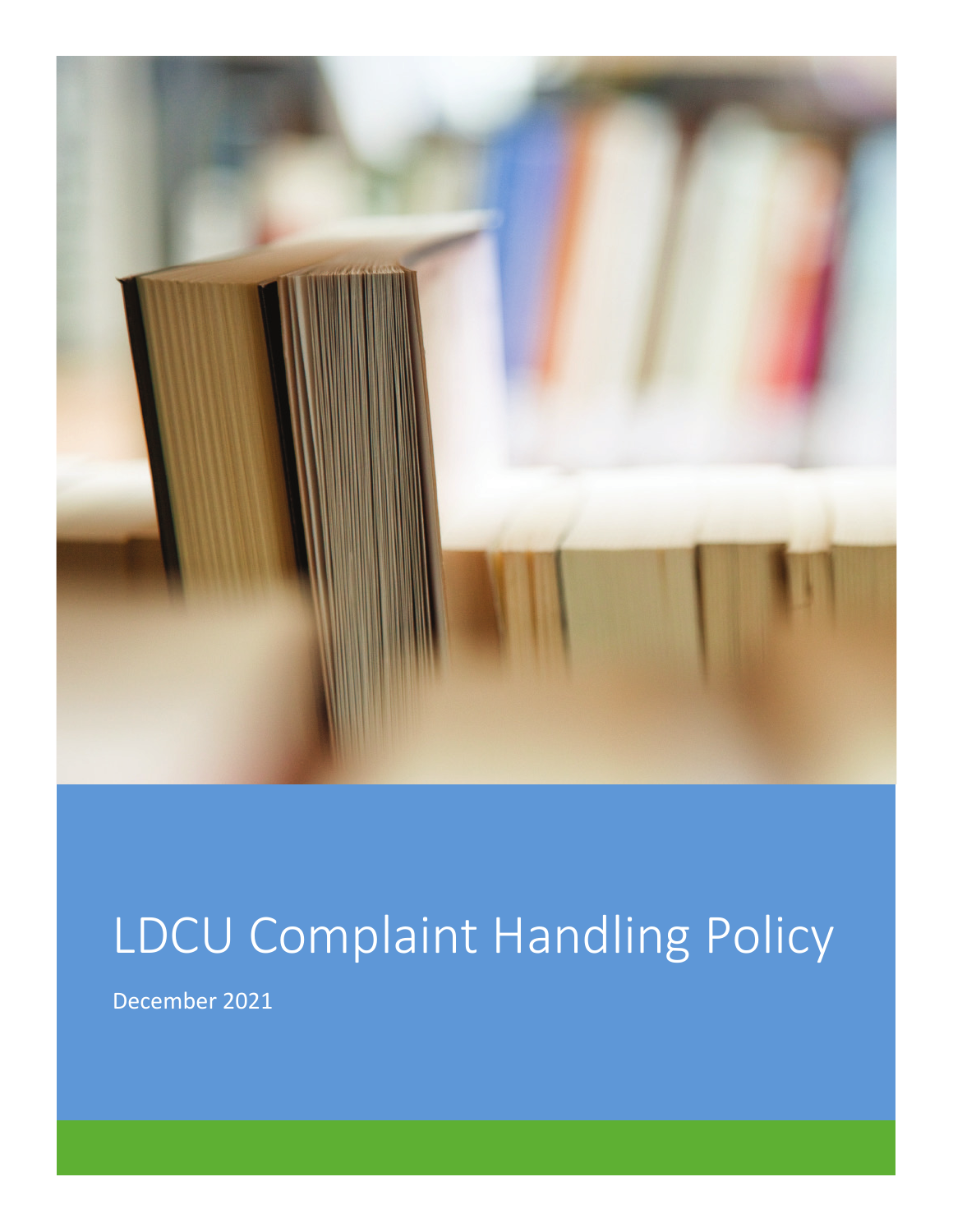

## 1. Introduction

- a) The provincial regulator BCFSA, has determined that Credit Unions have fair and transparent processes for dealing with, resolving, recording, and reporting on complaints.
- b) This Policy ensures that problems and complaints initiated by Members, Account Holders, or Customers are handled with the utmost respect and care, whether they are related to a product, service, advice or process.
- c) The Credit Union is committed to resolving problems and managing complaints utilizing a timely and transparent approach. The Credit Union will focus on the shared interests of each party in order to achieve outcomes that create win-win scenarios for everyone involved. This approach will consider and address the issue raised, and the values and concerns of each party by:
	- i) Engaging in a transparent dialogue of each party's goals, objectives and key interests.
	- ii) Listening and empathizing to demonstrate understanding of each party's concerns.
	- iii) Explaining how the problem occurred and/or describing the relevant policy, procedure or rationale.
	- iv) When appropriate, offering alternatives to prevent recurrence.
	- v) Focusing on delivering the best results for everyone involved and committing to maintaining a quality relationship as a key goal throughout the process.

## 2. Purpose

- a) To ensure that Ladysmith & District Credit Union, (LDCU), has clear processes for resolving complaints, and works to settle them fairly.
- b) To ensure the Credit Union tracks complaints to help improve our practices and processes, as set out in the 'Complaint Handling' section of the Market Conduct Code for British Columbia Credit Unions adopted by Ladysmith & District Credit Union on November 23, 2021, (the "Code").
- c) To establish, implement and publish complaints resolution procedures and designate a Complaints Officer responsible for receiving complaints according to the *Financial Institutions Act*, (*FIA*) s. 94.3, and s. 5.1 of the Code.
- d) To disclose to BCFSA prescribed information related to receiving complaints according to the *FIA*, s. 209.1.
- e) To enroll as a member of the Ombudsman for Banking Services and Investments, (OBSI), to deal with complaints that are not dealt with to the satisfaction of complainants as outlined under s. 289 of the *FIA*.